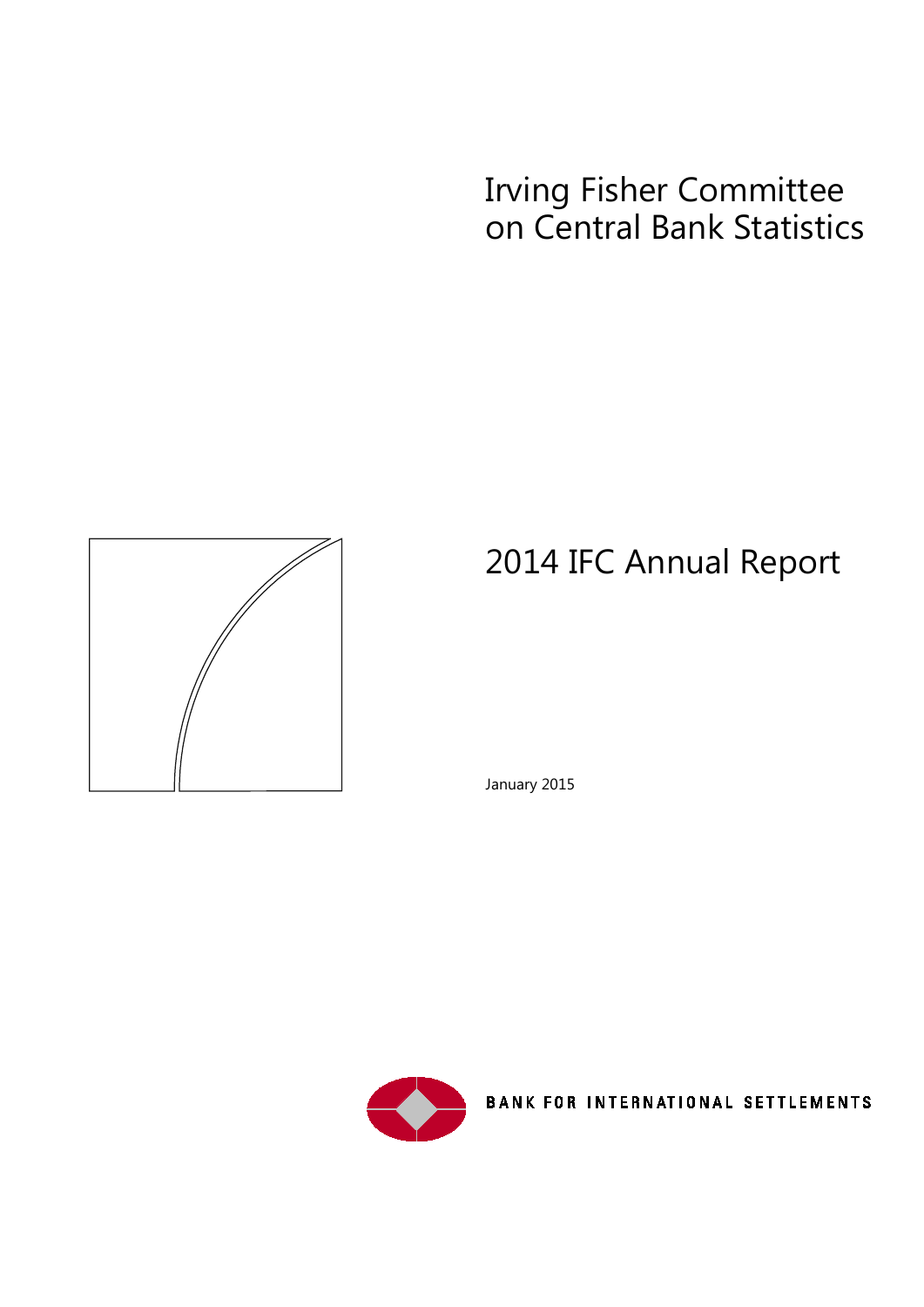The views expressed in this Annual Report do not necessarily reflect the views of individual IFC member institutions or the Bank for International Settlements.

This publication is available on the BIS website [\(www.bis.org\)](http://www.bis.org/).

*© Bank for International Settlements 2015. All rights reserved. Brief excerpts may be reproduced or translated provided the source is stated.*

ISSN 1991-7511 (online) ISBN 978-92-9197-033-9 (online)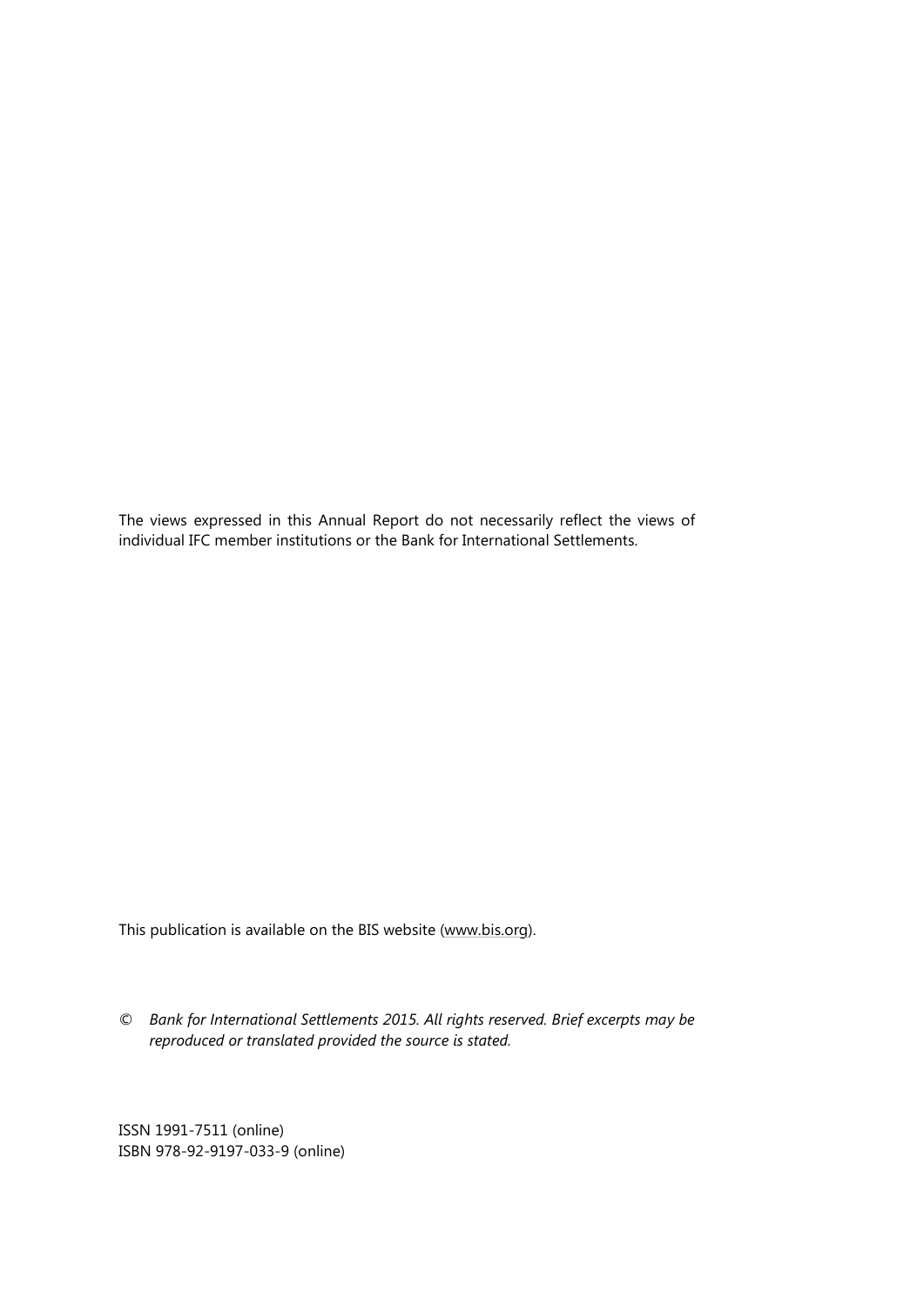### Contents

| Annex 2: Executive summary of the "Data-sharing: issues and good practices"                                                                                 |
|-------------------------------------------------------------------------------------------------------------------------------------------------------------|
|                                                                                                                                                             |
|                                                                                                                                                             |
| Annex 5: IFC participation in the 2014 ISI Asian Regional Statistics Conference -<br>Seminar on "Is the household sector in Asia overleveraged: what do the |
| Annex 6: Data issues related to financial inclusion – a potential roadmap 15                                                                                |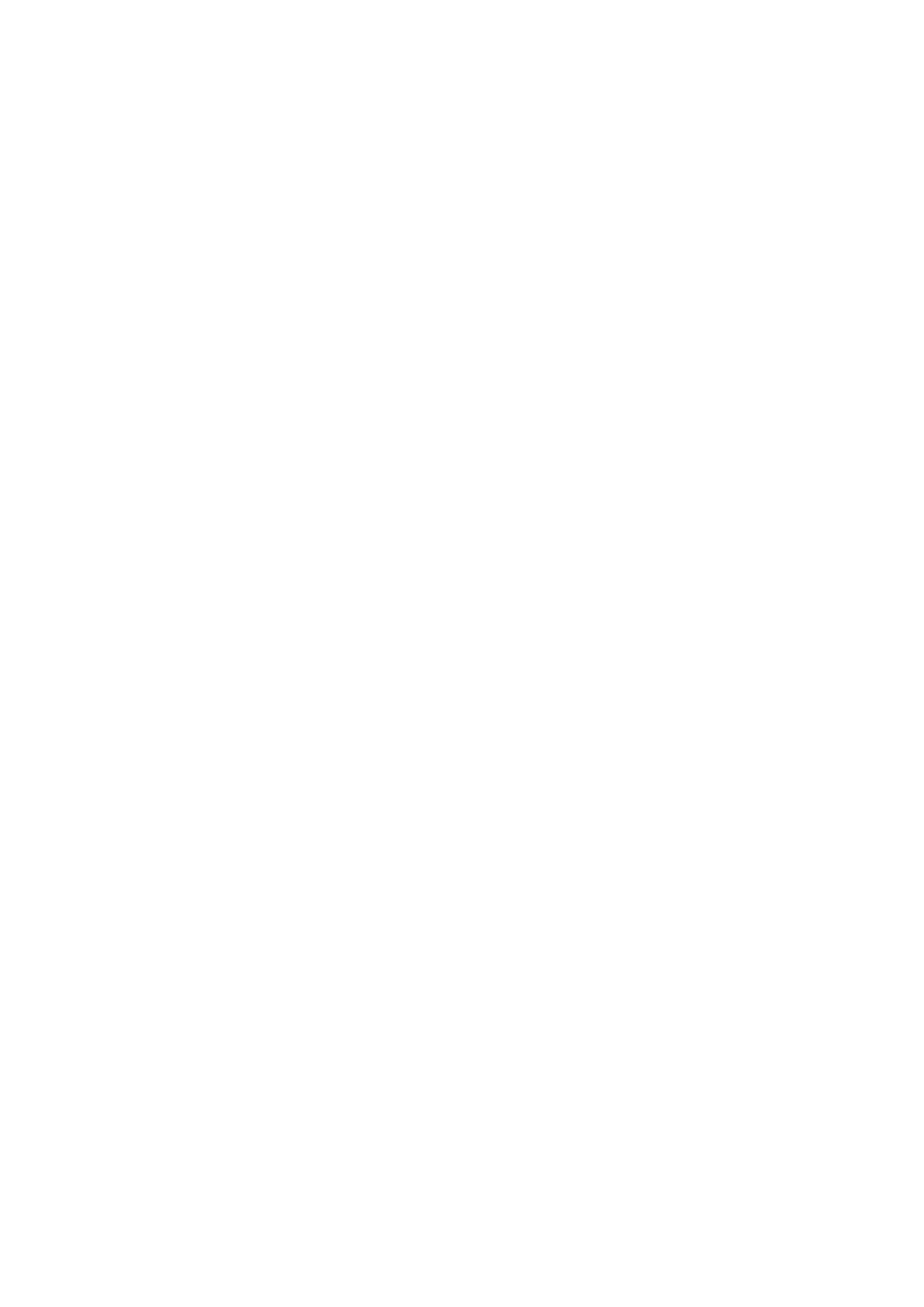# 2014 Annual Report of the Irving Fisher Committee on Central Bank Statistics

On 12 January 2015 the BIS All Governors' meeting approved the publication of this fifth Annual Report of the Irving Fisher Committee on Central Bank Statistics (IFC). It provides a brief update on the governance of the IFC, a review of its activities over the past year, and a summary of its plans for future initiatives.

## <span id="page-4-0"></span>Governance and organisation

The IFC is a global network of central bank economists, statisticians and policymakers that discusses statistical issues of interest to central banks. It has 82 institutional members, including almost all BIS shareholder central banks. In April 2014, following its affiliation as a member of the International Statistical Institute (ISI) in 2013, the IFC chairman and the President of the ISI invited IFC members to become ISI corporate members. As of November 2014, 21 central banks have done so, in addition to the six central banks that were already prior ISI members.

On 3 September 2014 the Committee held its annual meeting, under the chairmanship of Mr Muhammad bin Ibrahim, Deputy Governor of the Central Bank of Malaysia, to review its activities and discuss future work.

On 10 November 2014, in accordance with the IFC statutes, and following consultations with central banks, the BIS All Governors' Meeting formally endorsed the proposal to elect Turalay Kenç, Deputy Governor of the Central Bank of the Republic of Turkey, as the new IFC Chair for a three-year term, effective 1 January 2015 (see Annex 1 for the composition of the IFC Executive).

## <span id="page-4-1"></span>IFC activities over the last year

The IFC organised several activities in 2014, with the support of its member central banks and a number of international organisations:

- One major achievement was the production of a [report on data-sharing](http://www.bis.org/ifc/events/7ifc-tf-report-datasharing.pdf) between statistical and supervisory authorities. This report outlines a range of good practices and practical guidance that can help to foster data-sharing and cooperation.
- In support of ongoing international initiatives, the IFC also organised workshops on the development of sectoral financial accounts, which can be instrumental in enhancing financial stability analyses.
- The seventh biennial IFC conference held in September 2014 reviewed the statistical implications of the evolving functions and objectives of modern central banks.
- The IFC participated in the 2014 ISI Asian Regional Statistics Conference and reviewed on this occasion the implications and challenges posed by increasing household debt in Asia.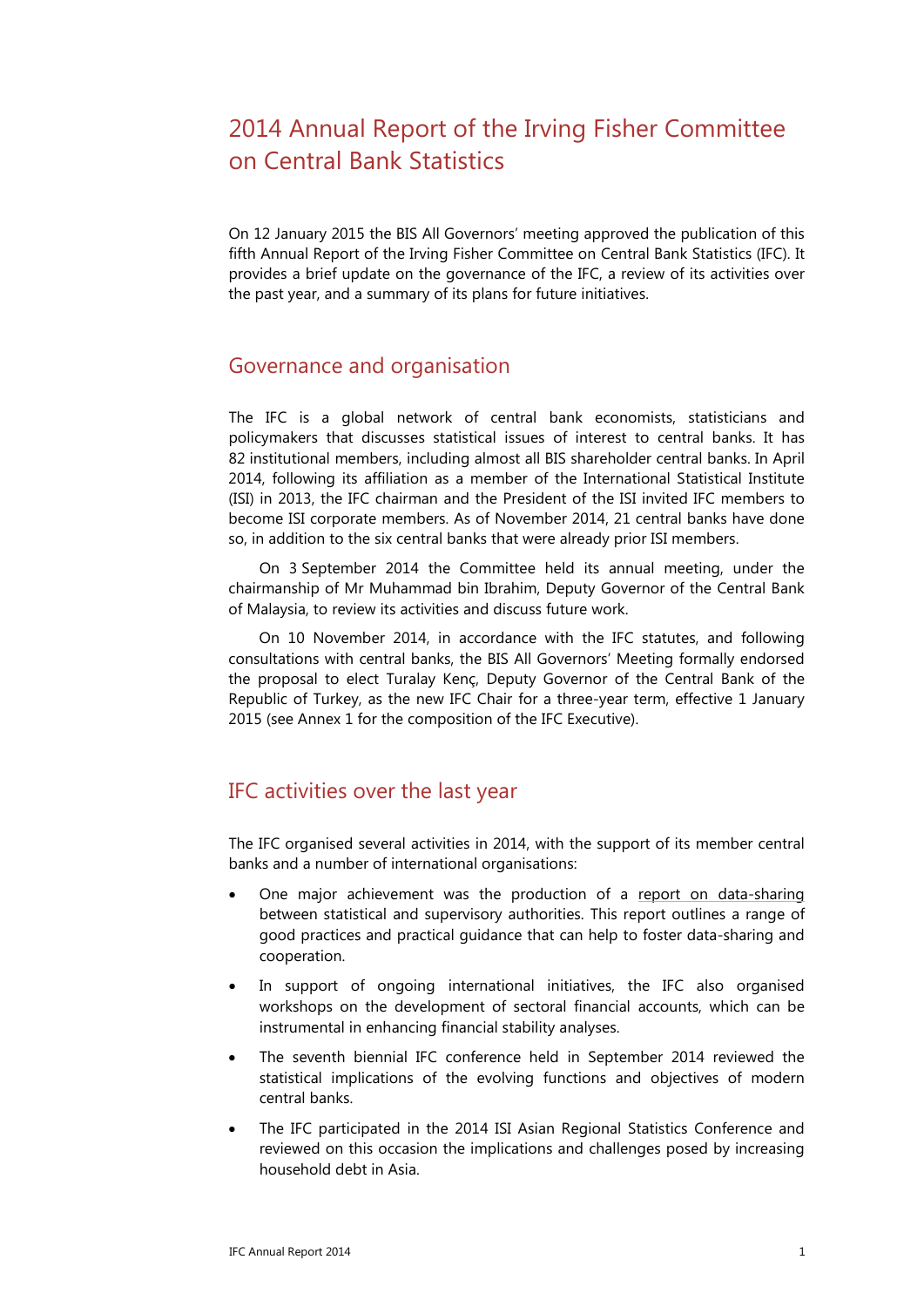- The Committee set up a Global Network of Balance of Payments (BoP) Compilers which will facilitate the stocktaking of central banks' practices and the sharing of experiences in BoP issues.
- The IFC organised with the ECB a virtual seminar on big data. Big data represent a new source of financial and economic information that could be mobilised by central banks to take timely policy measures and to extract information on the impact of their actions.
- In close liaison with financial standard-setting bodies, the IFC furthered in 2014 its work on the measurement of financial inclusion and the related challenges.
- Lastly, the IFC conducted its 2014 membership survey that highlighted several statistical subjects of interest to central banks and will help shaping its future work programme.

### <span id="page-5-0"></span>Task Force on Data Sharing

In January 2013, Governors endorsed the establishment of a task force by the Committee to analyse data-sharing between statistical and supervisory authorities. The task force has now produced its report, which has been endorsed by the IFC and has been approved for publication by the BIS All Governors.

The report – see executive summary in Annex  $2$  – focuses on the data-sharing between central bank statistical departments and bank supervisors. It considers potential avenues for enhancing cooperation in the areas of the collection, compilation and dissemination of statistical and supervisory banking data. The overarching objective is to have timely and quality system-wide indicators on banking activities that need to be brought together from all available sources, irrespective of the official owner of the underlying micro data. To this end, the task force estimates that: (i) the integration of various large micro databases would greatly improve the analytical capabilities of users and analysts and would support policymaking; and (ii) clear synergies would be gained from centralising data collections through central banks' statistical functions. However, other models of cooperation could also be efficient, and there is no single best practice. The way forward is to find adequate tailor-made solutions at the level of individual countries, in a progressive way, and building on observed best practices.

The IFC will periodically survey data-sharing practices of member countries (through, for example, the annual IFC membership survey) so as to foster the awareness of existing good practices.

### <span id="page-5-1"></span>Development of sectoral financial accounts

In support of the international initiatives for developing and improving sectoral financial accounts, the IFC organised workshops for central banks in three main regions (see Annex 3). An important objective for the interest of the central banking community is to augment the "traditional" national accounts framework to present information on financial flows and positions on a sectoral basis. Such "integrated sectoral financial accounts" can be instrumental in supporting financial stability analyses. However, the development of financial accounts brings with it acute data challenges. The IFC will continue to promote knowledge-sharing on this important topic for central banks and to identify best practices.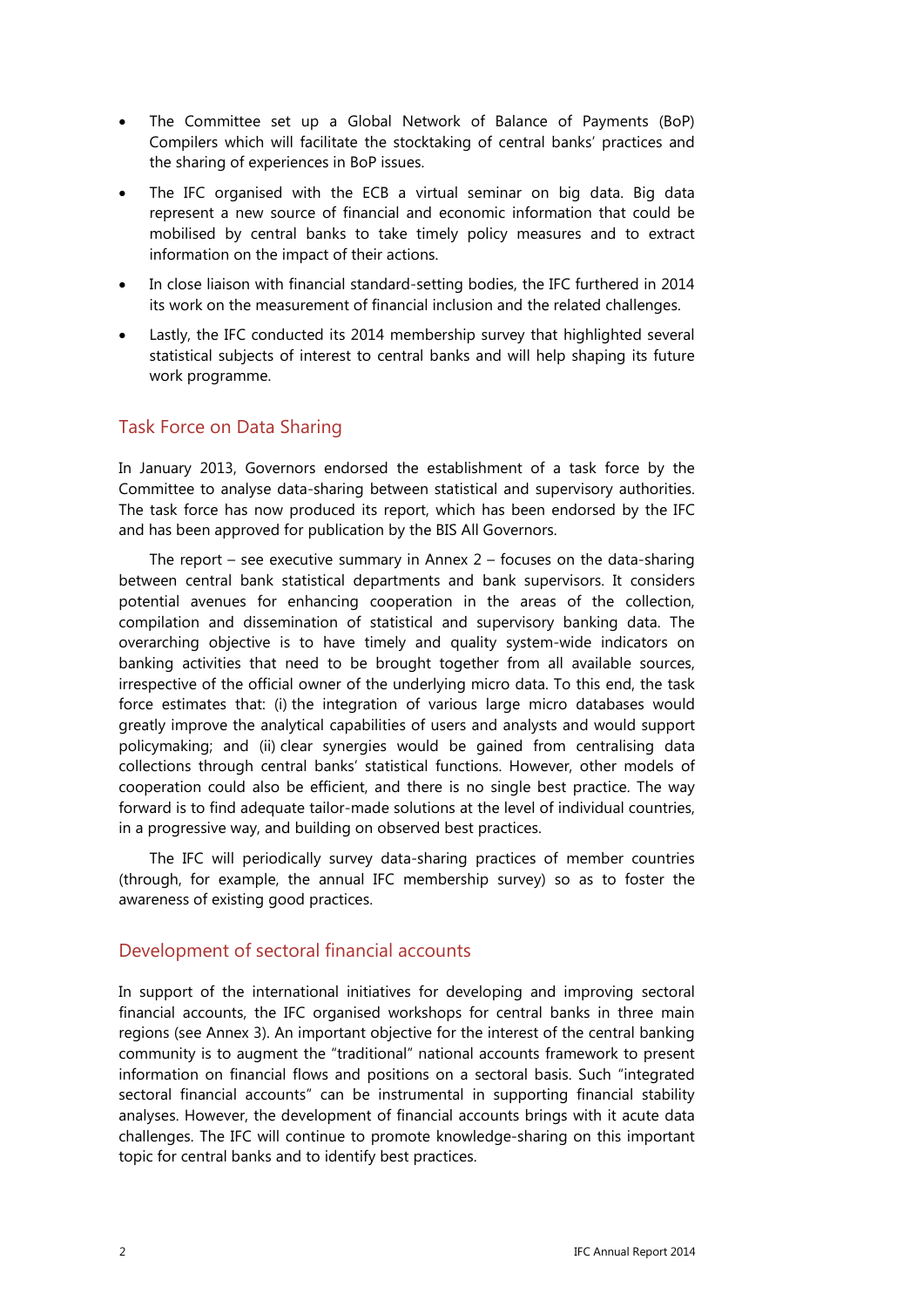### <span id="page-6-0"></span>Seventh biennial IFC conference

In September the IFC held its seventh biennial conference on "Indicators to support monetary and financial stability analysis: data sources and statistical methodologies". The conference – see overview in Annex 4 – was an opportunity to review the statistical implications of the evolving functions and objectives of modern central banks. Monetary authorities want to be able to identify and address in a timely manner not only emerging inflation pressures but also the build-up of financial vulnerabilities and risks. However, while the recent crises have highlighted the interconnectedness between financial and monetary stability, central banks might still face a number of challenges. For instance, in response to emerging financial imbalances, they may opt to increase the policy rate, which otherwise would remain unchanged on the basis of the short-term inflation outlook.

Good data are an important element in supporting central banks in this new context. This essentially increases the need for high-quality, more granular and standardised data sets that encompass the entire financial system as well as the interactions with the real economy. The conference shed useful light on the new types of monetary and financial stability indicators that can appropriately assist in formulating the best combination of monetary and financial stability policies and in guiding central banks' timely responses to emerging threats. It was also an opportunity to describe the various appropriate tools and methodologies that can be mobilised for compiling such indicators (eg sample surveys, micro data, statistical techniques).

#### <span id="page-6-1"></span>ISI Asian Regional Statistics Conference

The Committee organised six sessions at the ISI Regional Statistics Conference, coorganised by the Central Bank of Malaysia and the ISI, and held in Kuala Lumpur in November 2014. In addition, a full-day IFC satellite seminar addressed the question: "Is the household sector in Asia overleveraged: what do the data say?" (cf Annex 5). This proved to be a very timely topic. Indeed, the economic importance of the household sector has developed markedly in Asia since the 1990s. While the rising level of debt in the household sector could indicate growing strength in Asian domestic demand as well as increased resilience to economic shocks, it also involves risk and is posing new challenges, especially for policymakers.

### <span id="page-6-2"></span>Global Network of BoP Compilers

In 2014 the IFC established the BOP.*net* network, a global network of balance of payments (BoP) compilers maintained by the BIS (using the eBIS infrastructure). This network allows central bank members to exchange documentation on balance of payments issues, best practices and contacts. The project has been steered by a small group consisting of the IFC members from France, Malaysia, Turkey and the United States.

After a pilot phase, the project went live in September 2014, and the network has since been progressively made available to all IFC members in order to promote knowledge-sharing and exchange of experiences on BoP issues. The objective is not to provide methodological instructions or to set compilation standards. It is rather to take stock of existing practices in an informal way and to collect feedback from central banks that could be passed to appropriate bodies such as the IMF BOPCOM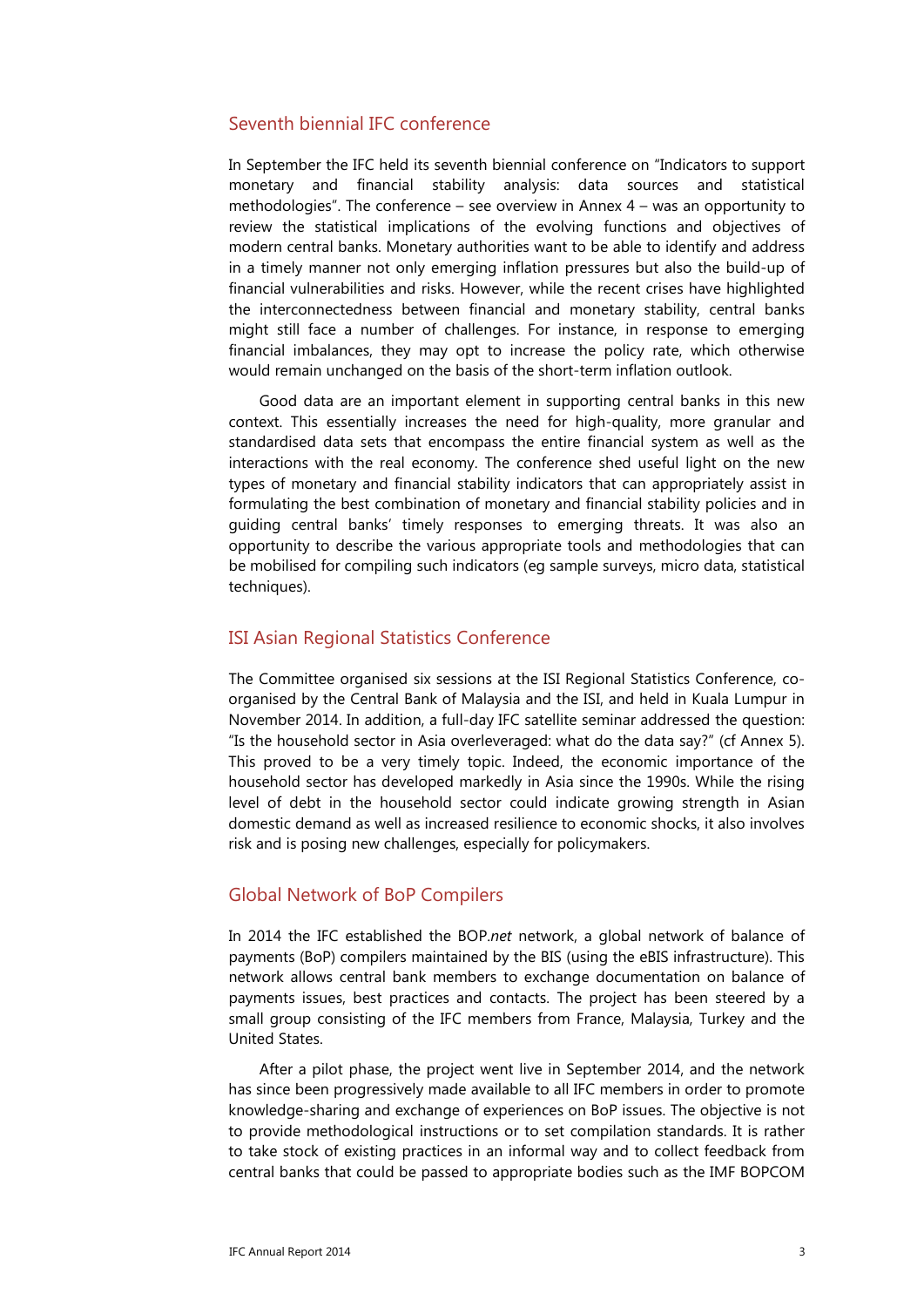Committee. Another possibility to be explored is how this network could be mobilised to compare, and possibly enhance, bilateral BoP data. In practice, central bank heads of BoP divisions and their deputies have typically been invited to join the network. It could be opened up at a later stage to other central bank staff involved in IFC matters, and then possibly even further to wider groups of staff.

### <span id="page-7-0"></span>Big data

A webinar was organised in October 2014 on the outcome of an April 2014 ECB workshop co-organised with the International Institute of Forecasters on "Using big data for forecasting and statistics". The ECB also used this occasion to share its experience in collecting weekly search data. Around 50 participants from the central banking community from several continents participated in the event. The IFC will continue to work on this issue and will, along with the ECB, survey central banks' regarding their experiences using, and their interest in, big data. The experience gained in organising the webinar will also help in the organisation of similar events on other issues of interest to IFC members.

A key question discussed was whether and how the new sources of financial and economic data (such as big data) can help central banks to take timely policy measures and to extract information on the impact of their actions within the financial system and the economy at large. These data (eg web search data, social media data, payments data) can be put to various uses, for instance, to enhance the forecasting/nowcasting of economic series such as unemployment, to construct new economic indicators such as web-based sentiment indicators, or to assess the potential impact of information demand (as proxied by web searches) on other economic variables. However, while big data could provide economic insights for policymakers in real time, it is of utmost importance that this information be usable and useful. Moreover, there are important challenges related to data access, analysis, usage, quality and privacy issues. To address these challenges, especially when using big data for official purposes, it is therefore essential to adhere to strict statistical standards.

### <span id="page-7-1"></span>Financial inclusion

In October 2014, the BIS hosted the Third Meeting on Financial Inclusion with standard-setting bodies and stakeholders. This was an occasion to present IFC experience on data and measurement issues related to financial inclusion, following up on the IFC 2012 international meeting on financial inclusion indicators coorganised with the Central Bank of Malaysia – see IFC contribution on "Data issues related to financial inclusion – a potential roadmap" in Annex 6. The objective is to support the development of international standards for measuring financial inclusion, assessing the implementation of such standards and addressing the related methodological challenges. There are four areas to be considered in this respect: methodological concepts; statistical data framework; data collection; and data dissemination.

Meeting participants endorsed the ongoing IFC contribution towards measuring relevant financial inclusion indicators. To address the important data challenges that pertain to financial inclusion, one avenue is to take stock of national practices and projects, including implementation of international data initiatives.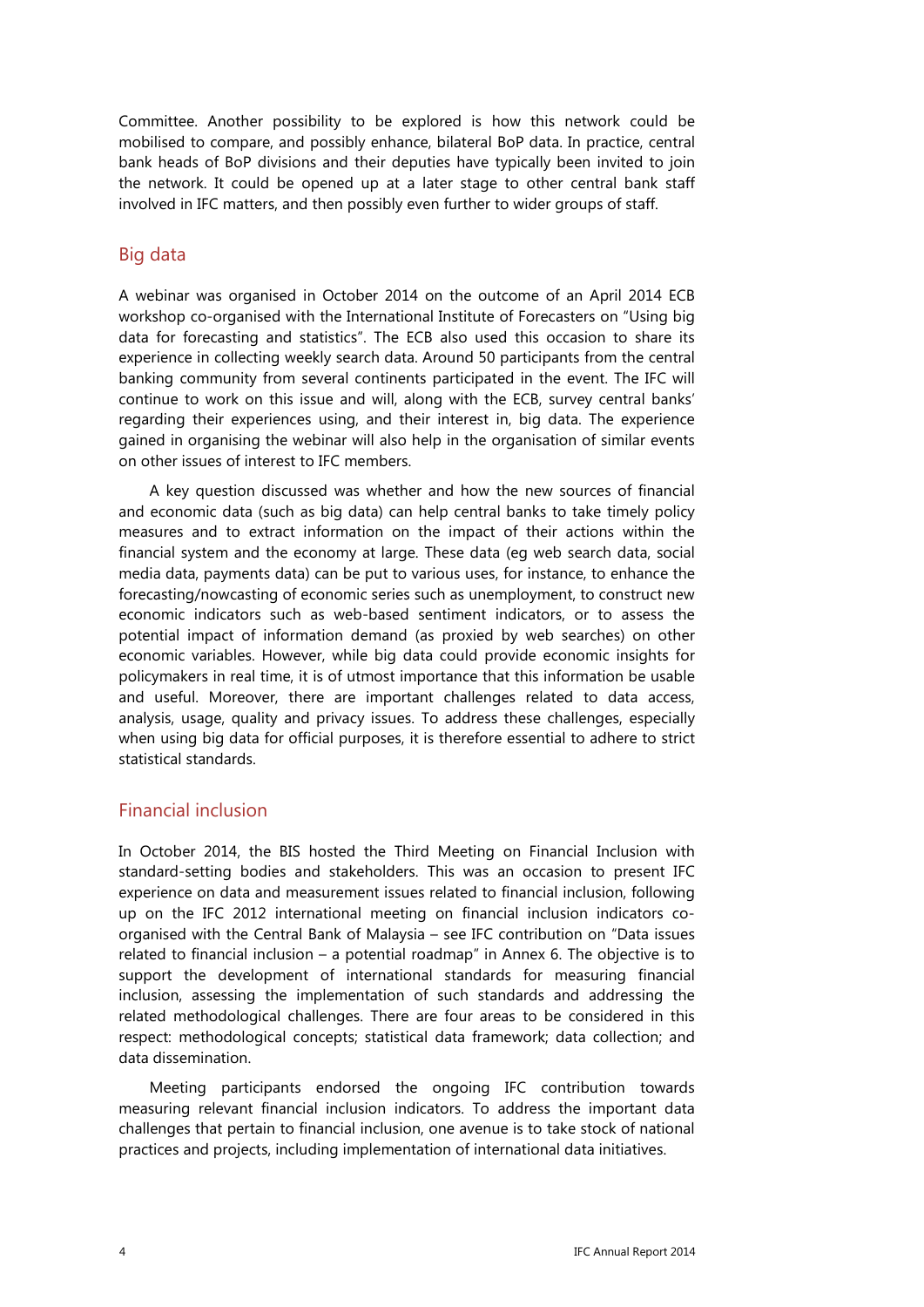#### <span id="page-8-0"></span>2014 survey of IFC membership

The 2014 IFC membership survey was short and focused on gathering feedback from members on IFC activities and on collecting suggestions for future work.

General satisfaction with IFC governance and activities remains high, with 63% of consulted central banks being "very satisfied" and 33% "satisfied". Almost all Committee members feel that IFC activities are relevant for their institution. IFC members have been actively participating in events organised by the IFC, with a participation rate of around 60% for the main events organised by the Committee, especially those organised in the context of ISI annual conferences. New, more specific IFC initiatives have raised strong interest too, for instance the IFC workshops on financial accounts and the task force on data-sharing. There was also great satisfaction with the Committee governance as well as with the work of the IFC secretariat.

As regards the IFC work programme, the survey highlighted several statistical subjects of interest such as: (i) financial stability indicators (eg macroprudential and supervisory data); (ii) "traditional" BIS statistics (eg debt securities, international banking statistics, property prices); (iii) external sector statistics; and (iv) data management issues (eg technology, SDMX standards, communication and dissemination). This feedback will help in the preparation of the future activities of the Committee.

### <span id="page-8-1"></span>Looking ahead

In 2015 the Committee will continue the work undertaken in the area of financial accounts (with an additional regional workshop for African countries), big data, financial inclusion and balance of payments issues, following up on the initiatives described above.

A key event will be the 60th World Statistical Congress in Rio de Janeiro in July 2015. The IFC will again sponsor a number of sessions, on derivatives statistics, government debt, the use of surveys, sectoral accounts, micro data and property prices. A satellite meeting will also be organised in cooperation with the Central Bank of Brazil on balance of payment issues, including a review of the new Balance of Payments Manual (BPM 6), the issue of nationality versus residency concepts, and the related communication challenges. Lastly, an IFC Workshop will be co-organised by the Central Bank of Poland in November 2015 on external sector statistics, reflecting the strong interest expressed by IFC members for this topic.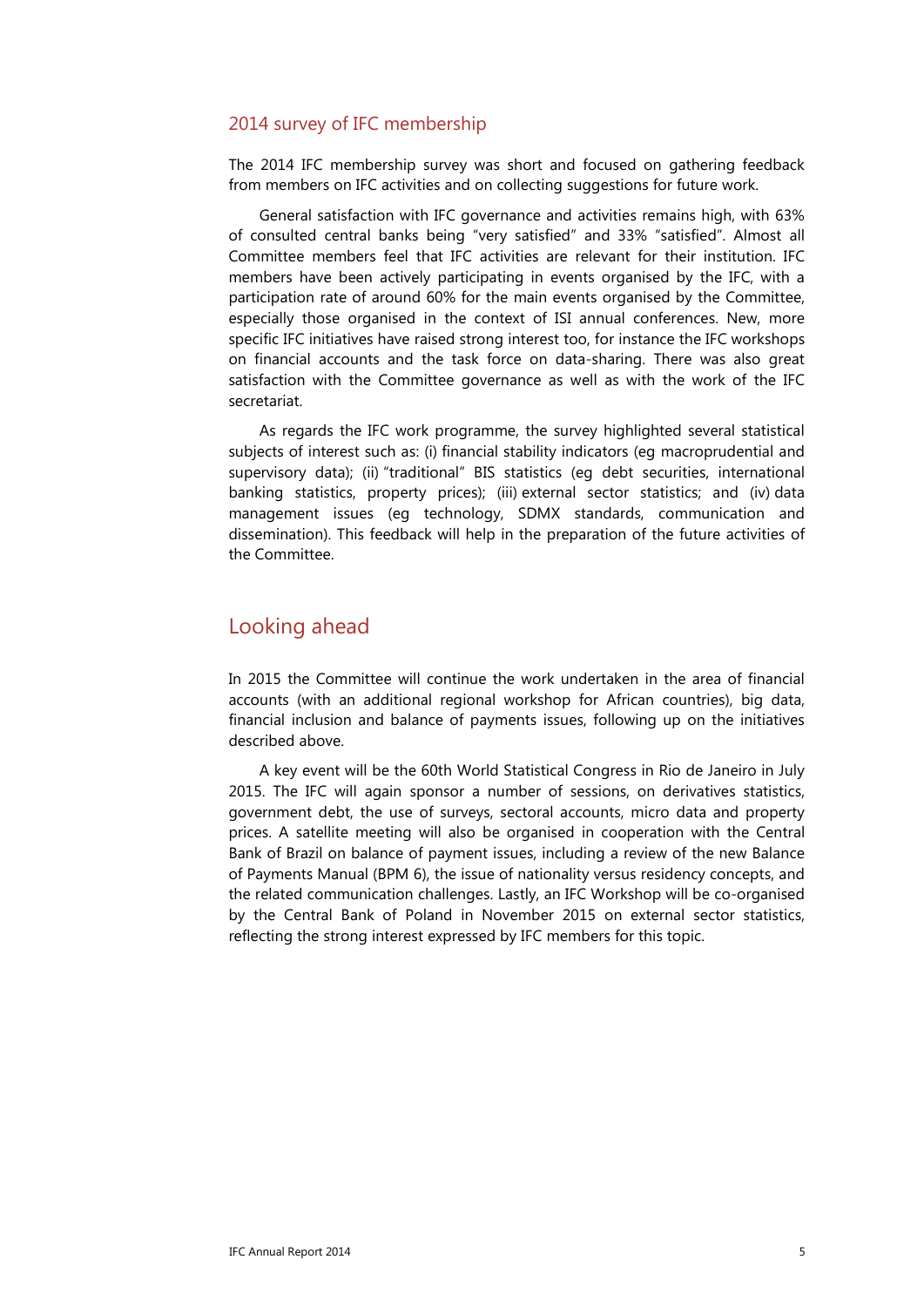# <span id="page-9-0"></span>Annex 1 Members of the IFC Executive as of 1 January 2015

Under the chairmanship of Mr Muhammad bin Ibrahim, Deputy Governor of the Central Bank of Malaysia, the Committee held its annual meeting on 3 September 2014 and elected on this occasion Robert Kirchner (Deutsche Bundesbank), and João Cadete de Matos (Bank of Portugal) as new members of the Executive, replacing (as of 1 January 2015) Jacques Fournier (Bank of France) and Pascual O'Dogherty (Bank of Mexico).

The Committee also noted that Bruno Tissot, Head of Statistics and Research Support in the BIS Monetary and Economic Department, has been in charge of the IFC Secretariat since 1 June 2014, replacing Paul Van den Bergh.

| <b>Executive member</b>                  | <b>Institution</b>                               | <b>Term</b> |
|------------------------------------------|--------------------------------------------------|-------------|
| 1. Mr Turalay KENC<br>(Chair)            | Central Bank of the Republic of Turkey           | 2015-17     |
| 2. Ms Katherine HENNINGS<br>(Vice-Chair) | Central Bank of Brazil                           | 2010-15     |
| 3. Mr Aurel SCHUBERT<br>(Vice-Chair)     | European Central Bank                            | 2006-15     |
| 4. Mr João CADETE DE MATOS               | Bank of Portugal                                 | 2015-17     |
| 5. Mr Eugeniusz GATNAR                   | National Bank of Poland                          | 2014-16     |
| 6. Mr Masahiro HIGO                      | Bank of Japan                                    | $2013 - 15$ |
| 7. Mr Joon JUNG                          | Bank of Korea                                    | $2013 - 15$ |
| 8. Mr Robert KIRCHNER                    | Deutsche Bundesbank                              | 2015-17     |
| 9. Mr Olorunsola Emmanuel OLOWOFESO      | Central Bank of Nigeria                          | 2014-16     |
| 10. Ms Gülbin SAHINBEYOGLU               | Central Bank of the Republic of Turkey           | $2013 - 15$ |
| 11. Mr Charles THOMAS                    | Board of Governors of the Federal Reserve System | 2009-15     |

The table below shows that there continues to be proper representation of all regions on the Executive.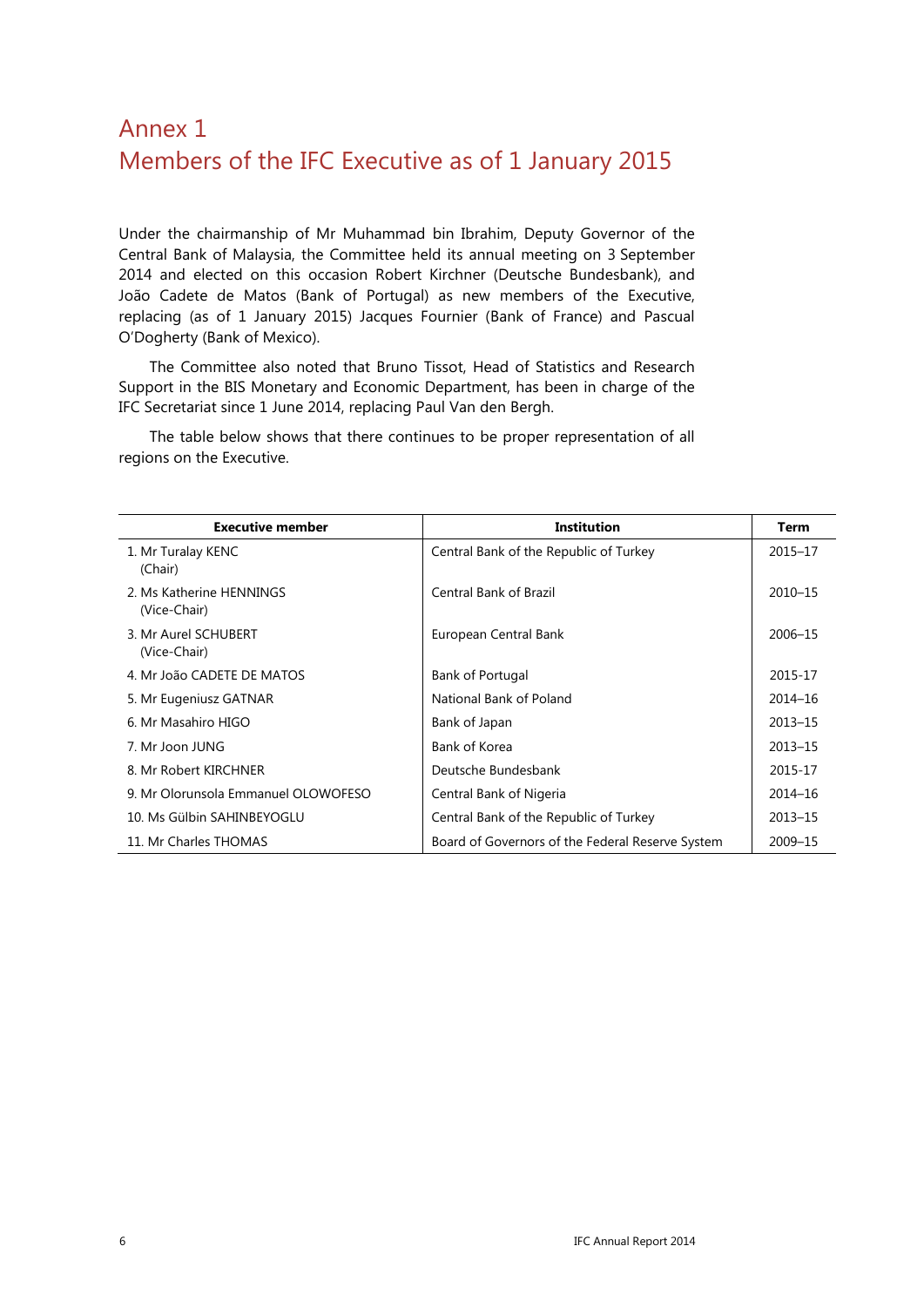# <span id="page-10-0"></span>Annex 2 Executive summary of the "*Data-sharing: issues and good practices*" report<sup>[1](#page-10-1)</sup>

### prepared by the IFC Task Force on Data Sharing

Ensuring and improving data-sharing between statistical and supervisory authorities has become more important in recent years. The financial crisis that erupted in 2007 underlined the usefulness of the data these authorities collect and the merits of sharing them. Supervisors, monetary and other macro policymakers need to have access to a wide range of information to facilitate a holistic approach in analysis. While objectives and mandates may differ, analysts and decision-makers in the relevant agencies should ideally have access to all pertinent available information. In this report, "data-sharing" refers to data collected from banks by national central banks or other competent national authorities.

Central bank statistical departments are often the promoters of data-sharing, and of related data cooperation more generally. Their objective is to support better policymaking. Data-sharing and cooperation facilitate this by: (i) providing a comprehensive and coherent picture for policymakers; (ii) building a holistic and multifaceted picture and promoting cross-fertilisation; (iii) enhancing data quality; and (iv) reducing reporting burdens and banks' reluctance to provide data, in particular new data. It is therefore important that these benefits and the best practices to achieve them are argued more strongly, including in the public sphere. Bringing them to the attention of other stakeholders such as supervisors and macroprudential authorities as well as reporting agents would be beneficial. Countries' experiences also suggest that it can be helpful that the central bank statistical departments proactively propose their services to supervisors as a way to facilitate data-sharing and data cooperation.

There is a need to create a new culture of data-sharing and cooperation. Political support at the highest levels (eg parliaments, treasuries or systemic risk boards) can be instrumental in promoting data-sharing and raising awareness of its benefits. As highlighted in the UK example, the move to greater data and information-sharing can be greatly facilitated if it is authorised and advertised from the top down. Promoting this business case will produce rewarding improvements for policymakers.

Data-sharing and data cooperation may not be easy to initiate. Obstacles may have to be addressed which require effort and a common willingness to cooperate, especially at the beginning. Therefore perseverance is essential in attaining these objectives.

This report describes some data and cooperation business models that have been implemented in a number of countries. These could be used as benchmarks, although starting points in data-sharing and cooperation differ and tailor-made solutions will have to be found in each country.

<span id="page-10-1"></span><sup>&</sup>lt;sup>1</sup> IFC report on data-sharing: issues and good practices between statistical and supervisory [authorities: http://www.bis.org/ifc/events/7ifc-tf-report-datasharing.pdf.](http://www.bis.org/ifc/events/7ifc-tf-report-datasharing.pdf)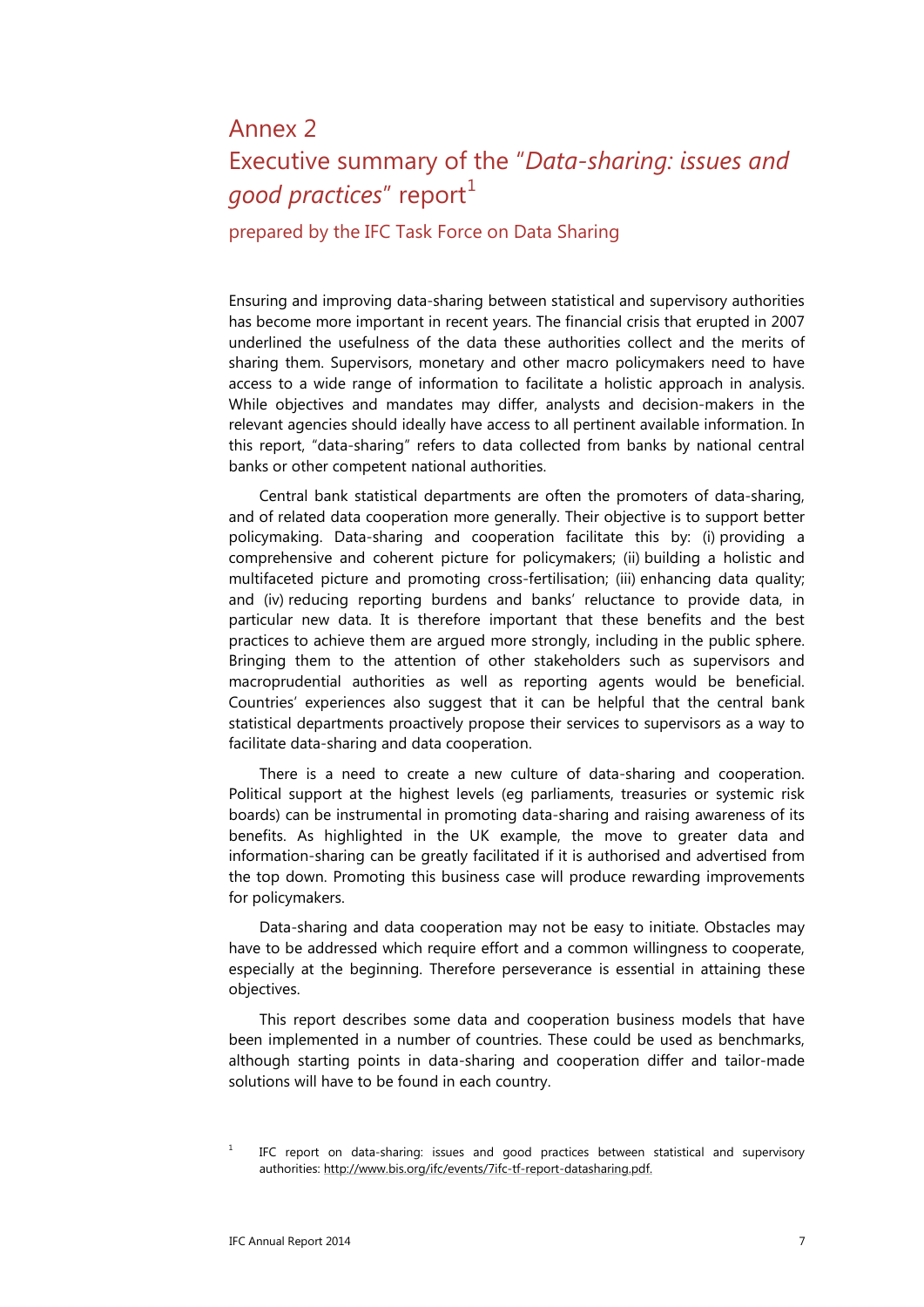The report outlines a range of good practices and practical guidance, which are intended to serve all countries and organisations that wish to improve data-sharing and cooperation irrespective of the existing arrangements:

Good Practice 1 – Establish appropriate communication with stakeholders and seek proper institutional endorsement. It is important to establish a dialogue on the benefits of data-sharing on the basis of a catalogue of existing data collections and their possible uses. Establishing a single governance body with an overview of both statistical and supervisory data has a positive impact in sharing information with full knowledge of the facts.

Good Practice 2 – Ensure a clear legal basis to support data-sharing. Datasharing may happen in the absence of an explicit legal framework, but this can lead to asymmetrical information, which can be disastrous in crisis situations, and ad hoc treatment of users with different tasks. A long-term solution should be pursued by seeking high-level institutional support for a clear legal foundation. If the existing legal framework does not allow for data-sharing for institutions' statutory tasks, the removal of all obstacles to statistical use and cross-checking of data should be sought.

Good Practice 3 – Establish fully fledged cooperation at all levels. It is of utmost importance that cooperation and dialogue among all parties involved be fostered, including within the same organisation, across agencies or with reporting agents, in order to achieve synergies and aim at common goals to facilitate data-sharing. Cooperation may help to streamline reporting burdens and decrease information asymmetry even if there are challenges in establishing a clear legal basis to support data-sharing.

Good Practice 4 – Collect common data using joint methodological and technical standards. Collecting granular data which can meet all user needs is important in promoting the benefits of sharing while avoiding some of the impediments. In fact, the legal constraints – if any – on data-sharing would fall away if both statisticians and supervisors had access to the same granular data source. This is facilitated by consistency of concepts, classification, methods and reporting standards. Statisticians may assist in data and quality management.

Good Practice 5 – Ensure sound measures to protect confidential information. Even when data are shared, they need to be protected, and key to this are eg secure IT infrastructures as well as confidentiality agreements and procedures for granting and monitoring access rights. Confidential data could also be transformed in different ways (eg anonymisation) before being shared, although such a fall-back solution may not be a preferred option considering in particular its implied costs.

Good Practice 6 – Formalise governance and cooperation arrangements. This can include introducing a memorandum of understanding (MoU) or similar formal arrangements which set out common rules to which institutions should adhere. The report gives practical guidance for compiling an MoU.

It is important that support be sought from newly established authorities responsible for macroprudential supervision or financial stability boards. Their work also requires timely and quality system-wide indicators on banking activities that need to be brought together from all available sources, irrespective of who the official owner of the underlying micro data may be. Given the number of possible stakeholders in data-sharing, the report illustrates the clear synergies to be gained from centralising data collection in the central bank statistical function.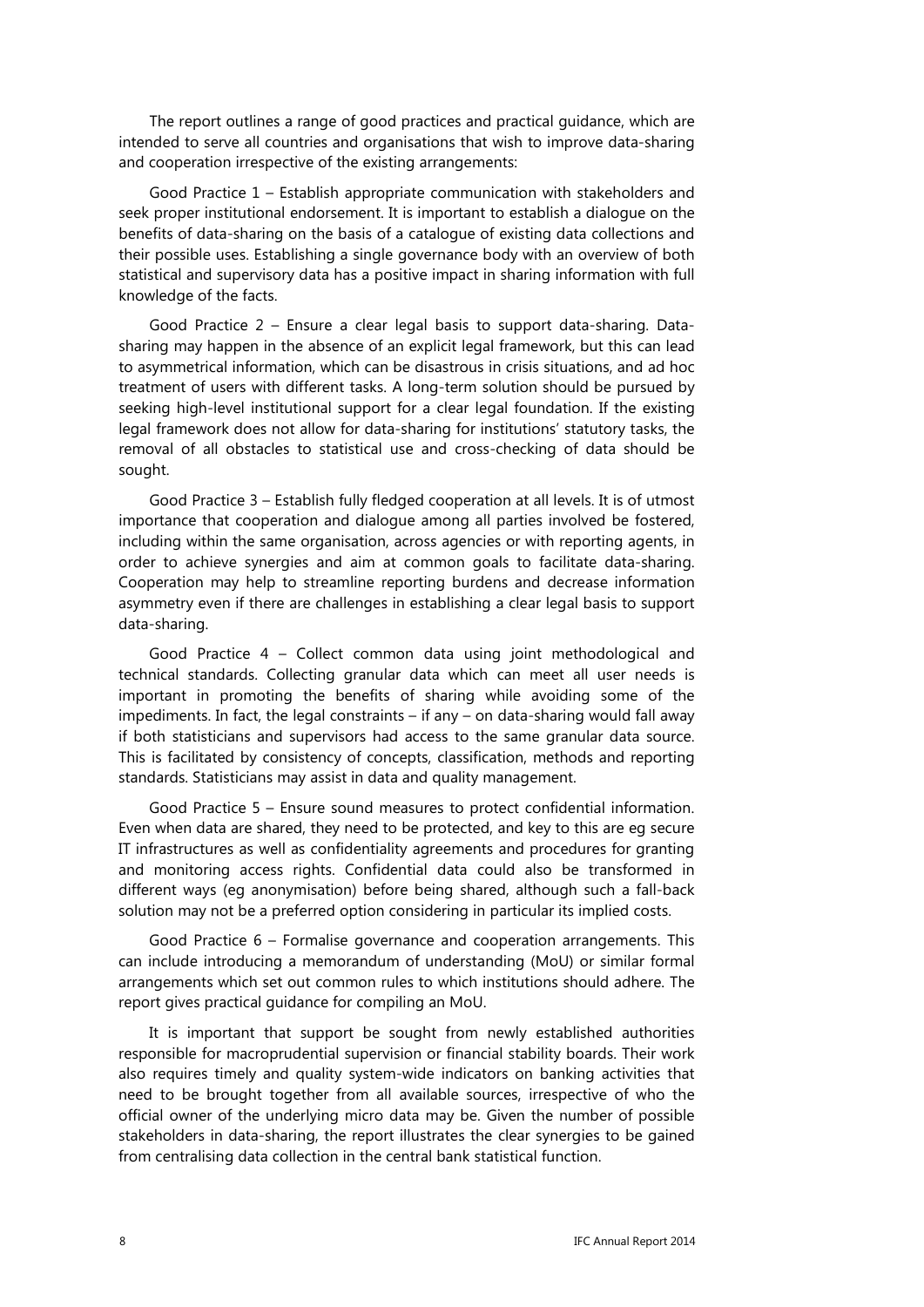# <span id="page-12-0"></span>Annex 3 Development of sectoral financial accounts

In support of the international initiatives for developing and improving sectoral financial accounts, the IFC organised workshops for central banks in three main regions: the Black Sea region and central and eastern Europe, in cooperation with the Central Bank of the Republic of Turkey; Asia, in cooperation with the South East Asian Central Banks (SEACEN) and the Central Bank of Malaysia; and Latin America and the Caribbean, in cooperation with the Central Bank of Brazil and the Center for Latin American Monetary Studies (CEMLA). The proceedings of these workshops will be published as a forthcoming IFC Bulletin.

A key objective is to augment the "traditional" national accounts framework to present information on financial flows and positions on a sectoral basis. Such "integrated sectoral financial accounts" can be instrumental in supporting financial stability analyses, for instance, to understand how and why a sector borrows from (or lends to) another sector, as well as to analyse financial interconnections. An important element is the provision of detailed information on a from-whom-towhom basis – that is, a breakdown of all the main instruments of the financial assets and liabilities of a specific sector by its counterparty sectors.

However, the development of financial accounts brings with it acute data challenges. It often requires the collection of large data sets at the micro level, ie information that is granular enough to capture the situation of individual economic agents – for instance, security-by-security databases, credit registers, etc. Countries' experiences show that a micro data approach can have several benefits, such as enhanced analytical capabilities, greater flexibility, and reduced reporting burden, at least in the long run. Yet, there are also substantial difficulties, such as legal and confidentiality aspects, the costs and complexity of granular data collection, associated quality issues and, last but not least, the challenge of making use of detailed granular information in a comprehensive and simple way, especially for policymakers.

The IFC will continue to promote knowledge-sharing on this important topic for central banks and to identify best practices. There are several ways to address the limited availability and/or the quality of the financial accounts data, especially for the sectors of households and non-financial corporates. One important future recommendation is to ensure that joint efforts are made by the various data compilers to integrate financial accounts in a comprehensive and consistent way. Experience suggests that this integration should be implemented loosely, in "a weak sense" – by building a framework able to make a better use of existing data, instead of embarking on overly ambitious new data collection exercises. Lastly, data collection should be prioritised, so as to focus on selected subsectors and/or instruments that are key from a financial stability perspective – with particular priority placed on the non-bank financial institutions.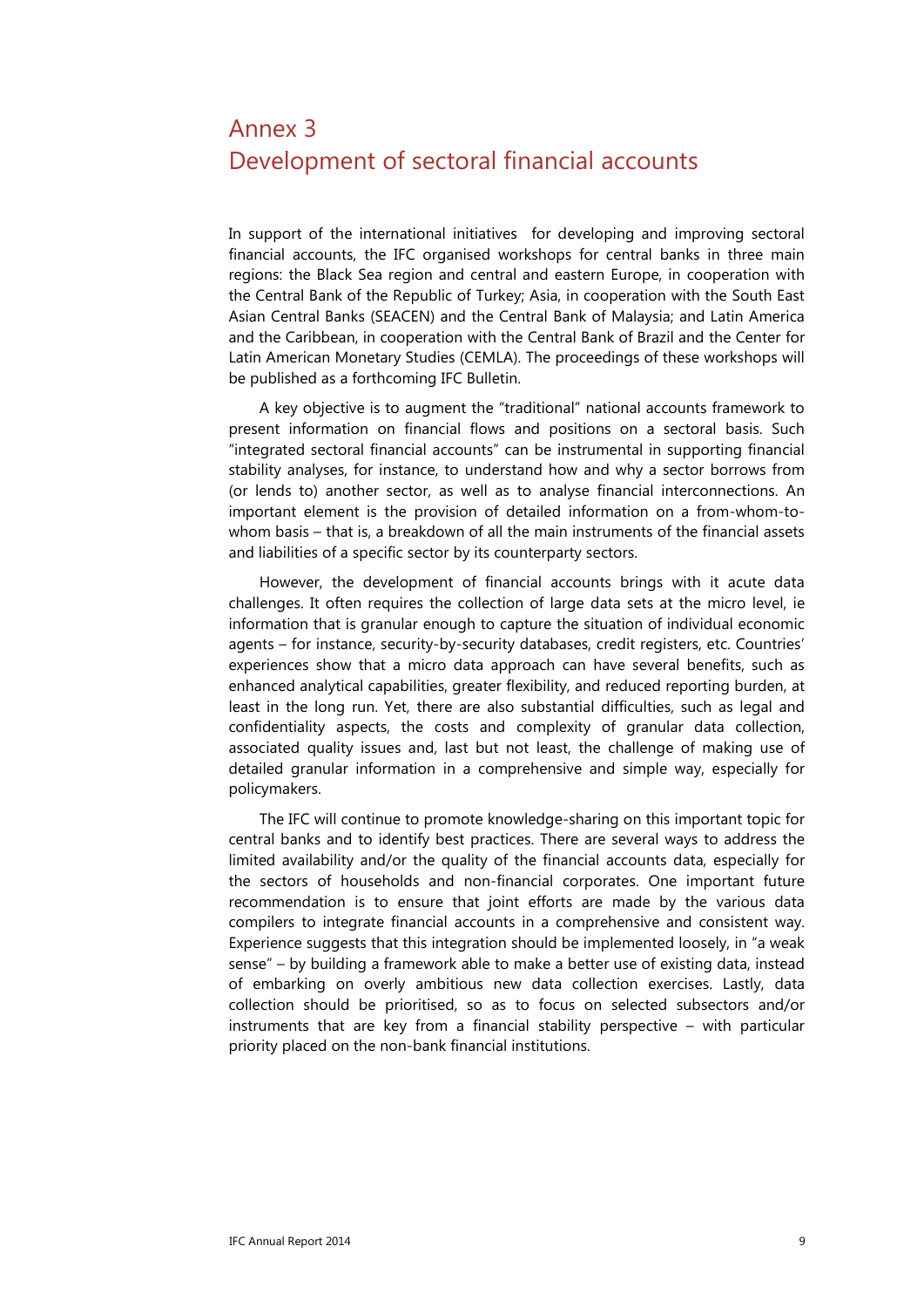# <span id="page-13-0"></span>Annex 4 Overview of the Seventh IFC Conference

The seventh IFC conference on "*Indicators to support Monetary and Financial Stability Analysis: Data Sources and Statistical Methodologies*" was hosted by the BIS in Basel on 4–5 September 2014. It brought together 139 participants from central banks and statistical agencies in 60 countries. On this occasion, Zlatina Balabanova (ECB) and Ruben Peter van der Helm (Netherlands Bank) received the IFC award for the best paper presented by young statisticians for their study on "Enhancing euro area capital stock estimates".

The first two sessions covered new indicators for monetary policy and financial stability. The other sessions focused on the use of sample surveys, micro and granular data, new statistical methodologies and techniques to enlighten monetary and financial stability analysis at central banks in the aftermath of the recent financial crisis, especially in the presence of data gaps. A special session was devoted to household finance statistics. Two main themes emerged from the closing panel discussion: communication around statistics and the use of micro versus macro data.

The overarching theme of the first session on *New indicators for monetary policy* was how to condense several monetary indicators into a single one to serve as a policymaking tool. The usefulness of these new indicators for monetary policy decisions first depends on their accuracy. Comprehensiveness is also essential, as policymakers may need to rely on more than just a single indicator to gauge monetary conditions.

The second session on *New indicators for financial stability* showed that financial stability monitoring can be enhanced by: (i) the construction and use of composite financial conditions indices and (ii) the use of aggregated data reported at the base level by individual banks and non-bank financial institutions. One major point of debate is whether all aspects of financial conditions can be captured by a single indicator.

The session on *The use of sample surveys* discussed whether central banks can make use of surveys to supplement other statistical methods in order to fill information gaps. Indeed the use of surveys can help enhance monetary and financial stability analysis. In particular, bank lending surveys can convey useful information on credit standards not available from other sources. This can, for instance, help to get a better picture of SME financing. However, challenges remain, especially as regards low response rates, sampling bias, and survey quality. Crosscountry comparability can also present an additional difficulty.

The session on *Granular and micro data* looked at how central banks can use aggregated and disaggregated micro data to improve their financial stability analysis and policy decisions. Indeed, such data on individual loans, individual securities and bank balance sheets can be useful. Several central banks rely on data from credit registries or individual loan repositories for their financial stability and monetary analysis, as well as for microprudential supervision. But there are issues related to data quality, confidentiality, cost-benefit trade-offs and comparability. On quality, the volume and complexity of very granular data make it more difficult to maintain data quality. Granular data also tend to be less complete. A detailed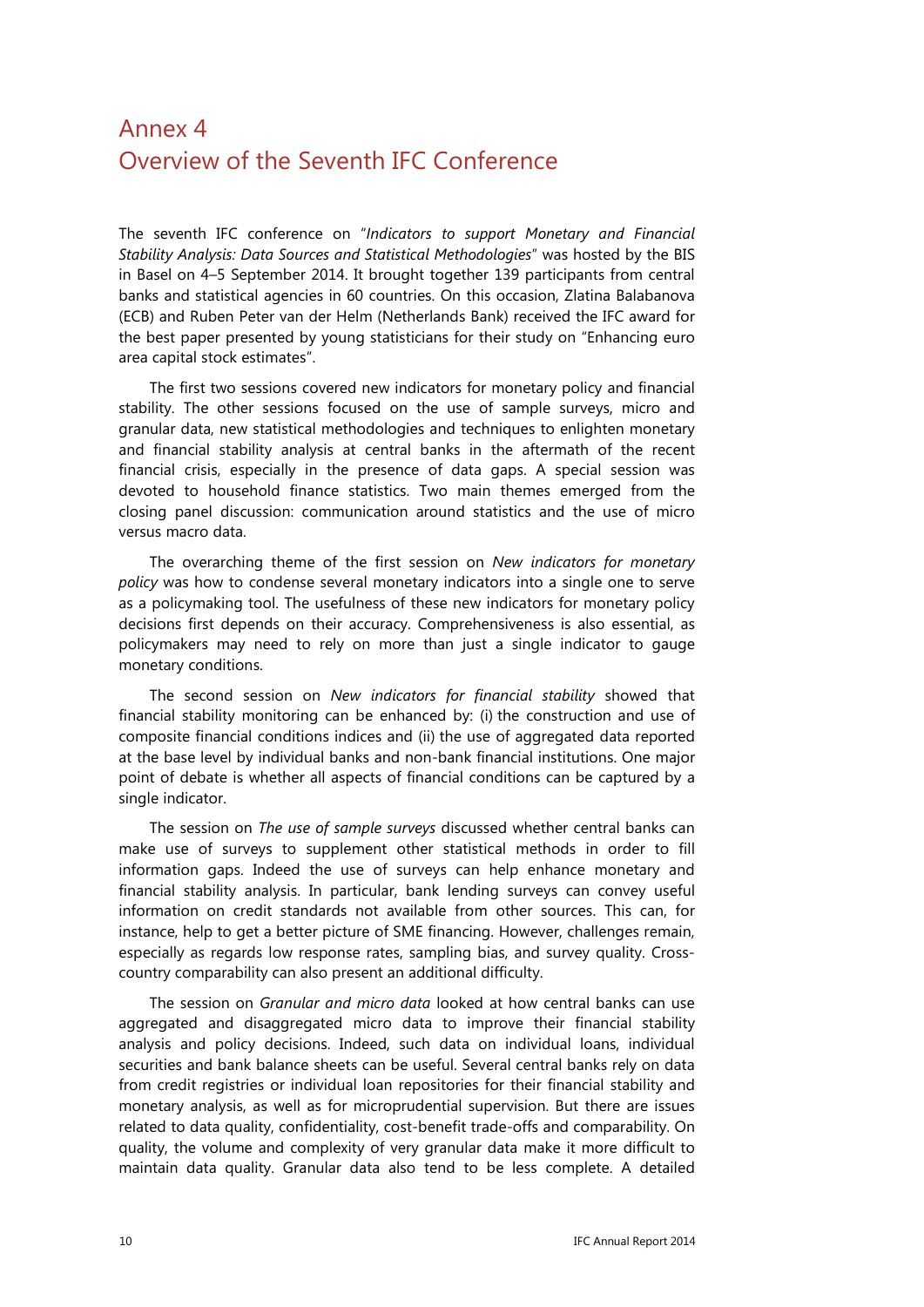dataset is more likely to have gaps than an aggregated one. Regarding confidentiality, a balance needs to be struck between drilling deep down into individual (entity-level) data and overcoming confidentiality restrictions, or offering confidentiality safeguards that the collection, storage and use of such detailed data requires. On the issue of cost, micro databases can be very labour-intensive and costly to build and manage. This means that a careful cost-benefit analysis needs to be conducted before a micro database project is launched. The results need to be communicated to future users of the data. Finally, there are harmonisation and comparability issues between micro databases prepared by different institutions or set up in different jurisdictions, which can pose challenges for cross-country analyses.

The session on *Statistical techniques and methodologies* introduced new ways that can be mobilised to better assess vulnerabilities such as the propagation of shocks across countries or sectors. They also allow a better measurement of systemic risk. Particular techniques can also help to meet users' needs without increasing the reporting burden, when data are incomplete. When using innovative statistical techniques central banks should take into consideration the scarcity of resources, data gaps and the statistical burden.

The session on *Policy indicators* highlighted the need for reliable policy indicators, especially in the area of public finance and supervision. A recurring theme is the issue of consolidation in the context of whom-to-whom financial accounts. Non-consolidated data suit international comparison better but include intra-group financing. Consolidated data at group level would be useful. Besides, the issue of net versus gross debt is important especially for fiscal analyses.

The session on *Household finance statistics* emphasised the need for policymakers to monitor the indebtedness and vulnerability of households, in particular with a view to identifying emerging threats to financial stability. Progress has been made but challenges remain in the area of measuring house prices, and household assets and liabilities. Micro information on households' wealth, income and consumption can be particularly useful for monitoring and analysis purposes. Since real estate often constitutes households' main source of wealth, residential property prices are also a key indicator of interest to policymakers.

The *Closing panel* discussion centred on two main themes: communication issues related to statistics and micro versus macro data.

How can better data quality be achieved through enhanced communication? There is a need for open and honest discussions between different stakeholders (eg central banks and supervisory agencies) in data collection. Within the same institution, communication on statistical issues must be horizontal as well as vertical. Horizontal communication should involve the various departments, while vertical communication along different hierarchical echelons of the institution can be essential to gain traction with senior management for statistical projects. As regards communication to the public, it is important to have healthy and transparent dialogue on statistical compilation methods. One form of communication is to perform more analysis with the data. Consultation with data reporting institutions and entities is also warranted on a regular basis to keep the reporting burden reasonable. Finally, there is need for dialogue on statistical issues between advanced and emerging market economies. Indeed, reporting rules or guidelines are often established in the former, where there is a lot of statistical expertise, but they must also be applied by the latter.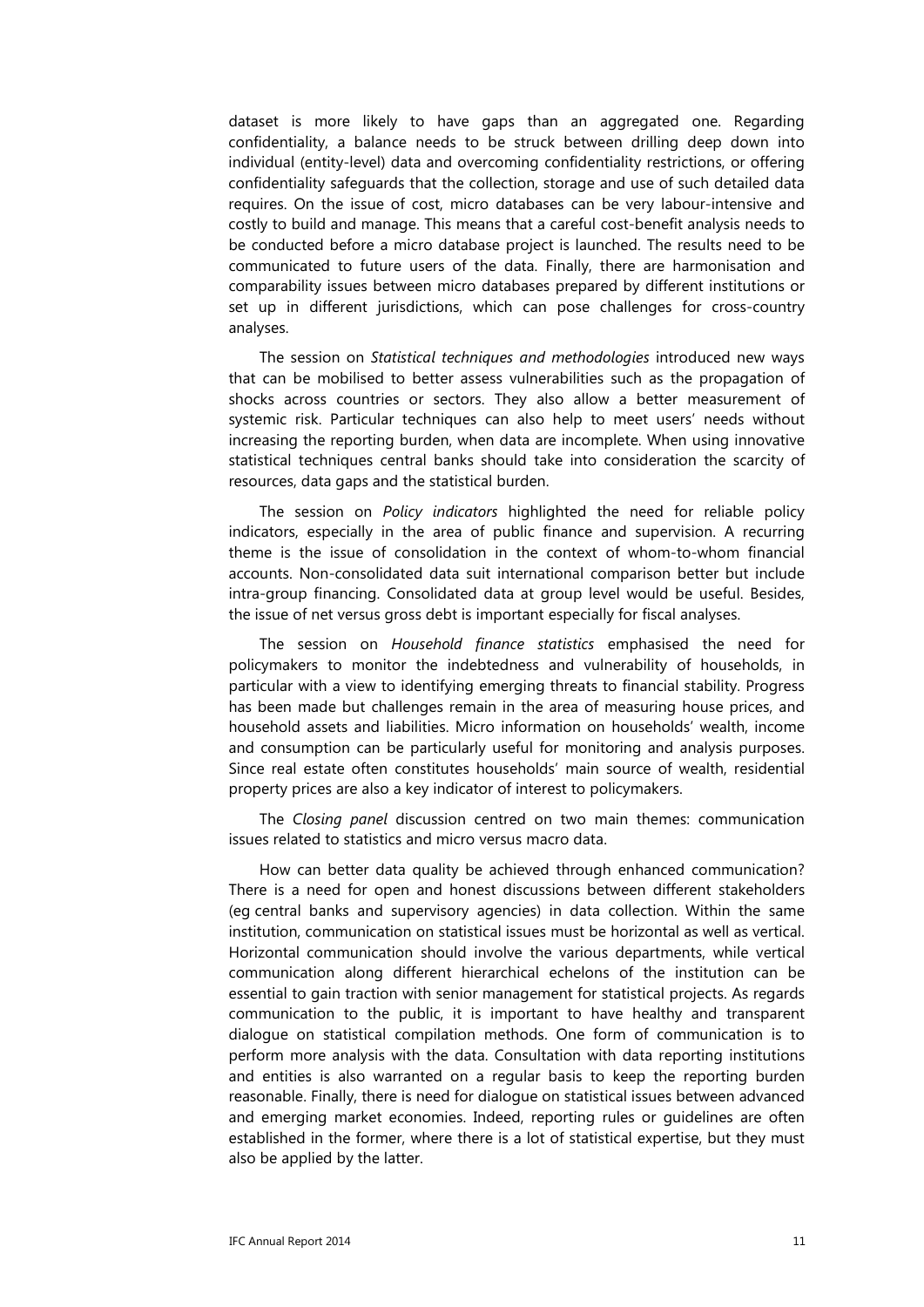As regards the debate on micro versus macro data, it is generally felt that micro data can often yield superior analytical insights. But a balance needs to be found between exploiting the full granularity of the information and protecting its confidentiality. A good compromise might be to enrich statistical analysis with indicators such as concentration measures to complement averages. Another challenge in the use of micro data is cross-country comparability (because of potential differences in methodologies). Lastly the use of one composite index is often insufficient to characterise conditions or vulnerabilities in the entire economy or sector.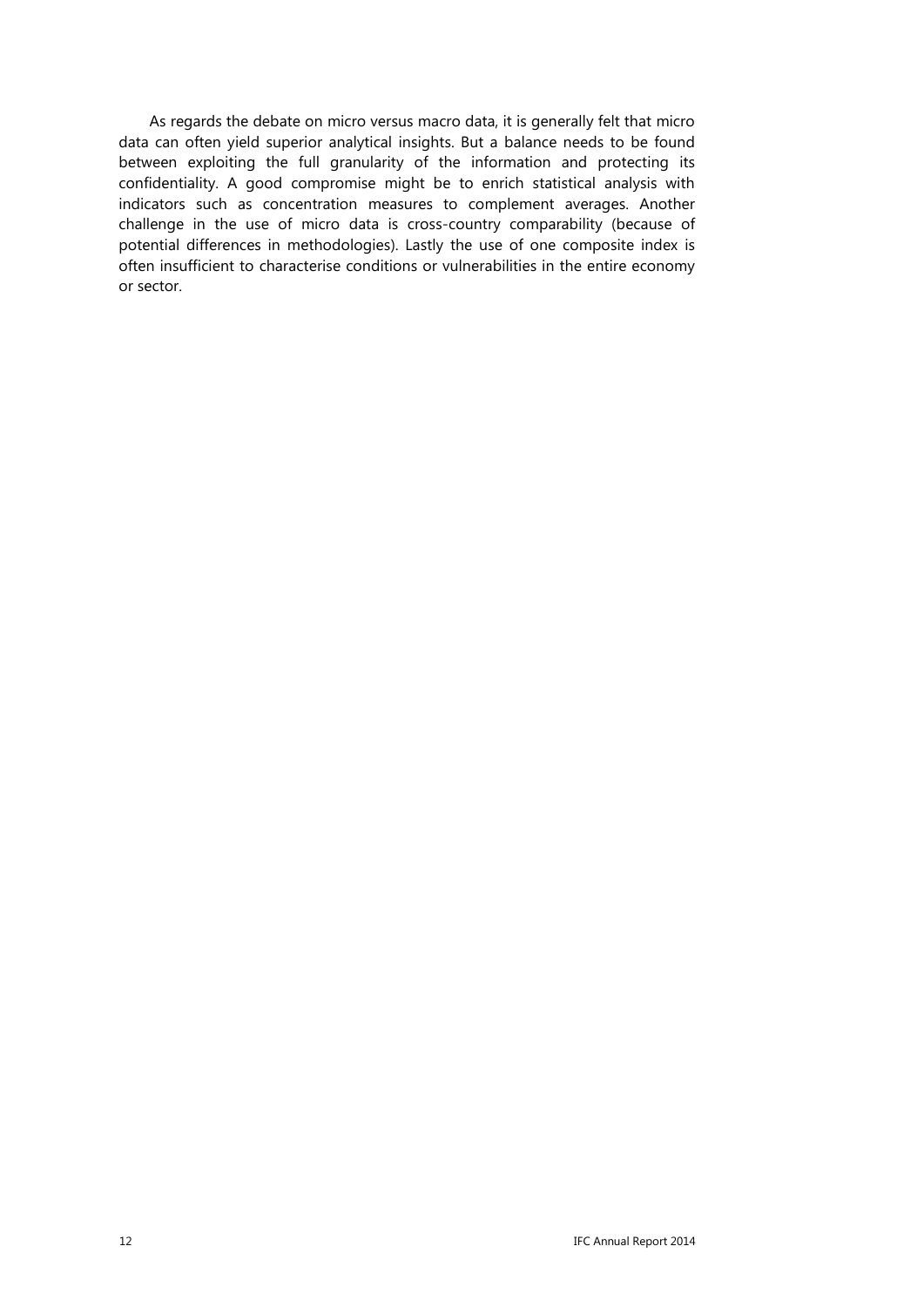# Annex 5

# <span id="page-16-0"></span>IFC participation in the 2014 ISI Asian Regional Statistics Conference – Seminar on "Is the household sector in Asia overleveraged: what do the data say?"

The Committee organised six sessions at the ISI Regional Statistics Conference, coorganised by the Central Bank of Malaysia and the ISI, and held in Kuala Lumpur in November 2014. The titles of the sessions were: (i) "Application of statistical techniques for surveillance and decision/policy making"; (ii) "Compilation of economic indicators through survey"; (iii) "Compilation and usage of flow of funds statistics"; (iv) "Housing bubble: measurement of housing price"; (v) "Measuring government and public sector debt"; and (vi) "Securities statistics compilation and stock market analysis".

In addition, a full-day IFC satellite seminar addressed the question: "Is the household sector in Asia overleveraged: what do the data say?". This proved to be a very timely topic.

The economic importance of the household sector has developed markedly in Asia since the 1990s. The financial and non-financial assets held by households have expanded significantly, and so have their liabilities. Certainly, the growing level of debt in the household sector could indicate growing strength in Asian domestic demand as well as increased resilience to economic shocks. But it also involves risk and is posing new challenges, especially for policymakers.

The first challenge is the data itself. Enhancing the quality of data on household balance sheets in Asia requires further development of the financial sector accounts. Many projects are being initiated in the region to develop these accounts and also to mobilise other data sources on households' overall financial positions. However, significant data gaps remain in most countries in Asia. While liabilities are relatively easy to assess, the measurement of household assets can be challenging. Data collection exercises should focus on the key elements of both sides of household balance sheets, with a sufficient long-term view and attention paid to actual policy needs. Another key point is to correctly take into consideration cross-border positions and flows.

The second challenge is the particular role played by housing, which often represents the bulk of household assets. But as houses are expensive, housing also represent important liabilities (mortgages) for households. This puts a premium on having reliable data on house prices and housing wealth. However, the measurement of residential property prices remains challenging, and the choice of the adequate indicators may depend on the analysis conducted and on the policy questions being asked. Further research and development is obviously needed on this front. One particular issue is the adjustment of prices for quality and the use of hedonic methods. Another is the development of non-price indicators that can be useful for assessing the property cycle, such as: diffusion indexes, measures of housing affordability, and web-based indicators of supply and demand. Yet a last issue is the variability of house prices within a country.

A third challenge is how to move beyond the simple measurement of assets and liabilities to get a sense of the financial soundness of households' positions.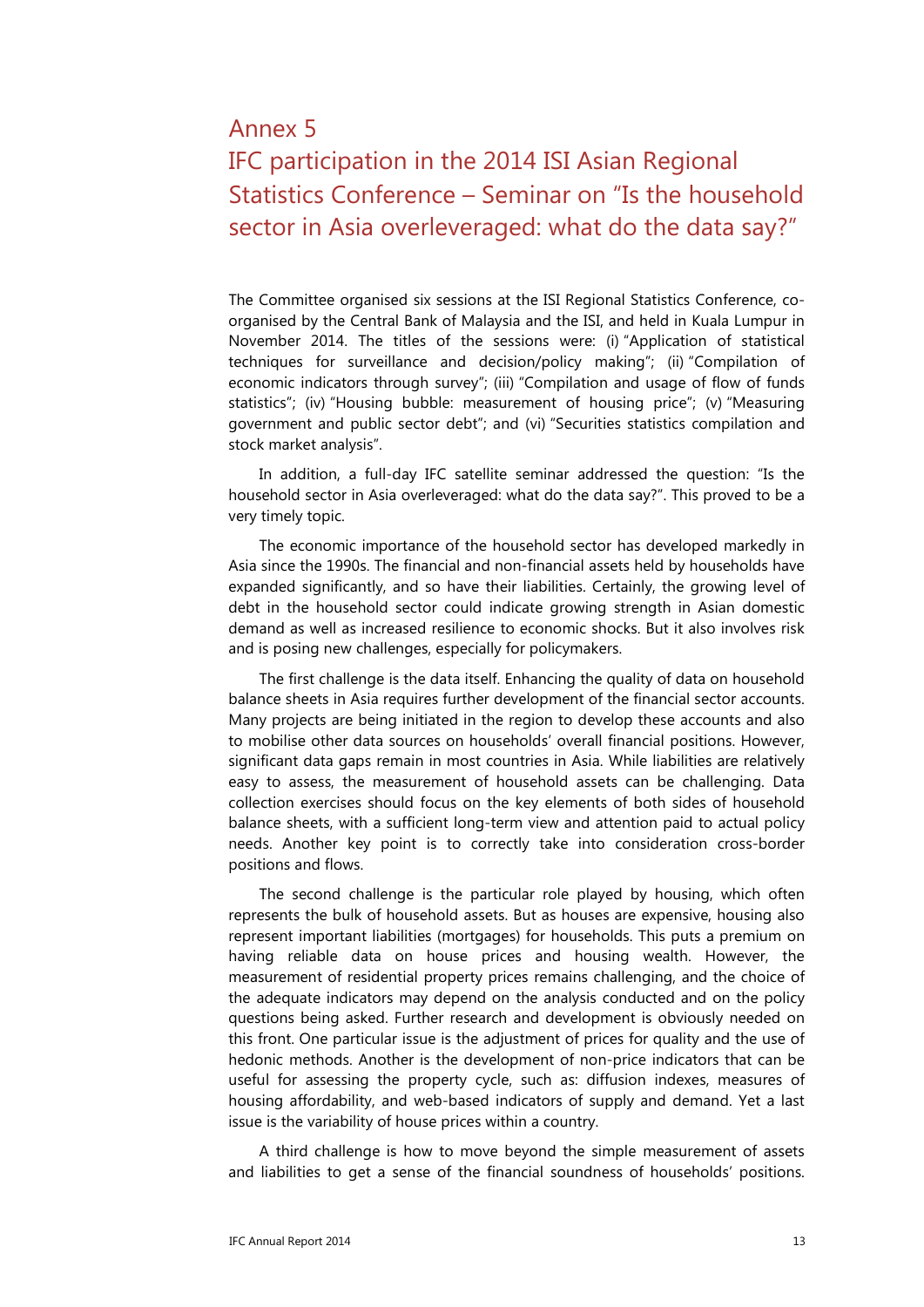There are various indicators that can be used to assess the risk of financial distress and vulnerabilities to sudden movements in asset prices. Experience suggests in particular that the evolution credit-to-GDP ratios, property prices and households' repayment capacities (eg the debt service ratios) can be very useful for debt sustainability analysis. Specific attention should be paid in this context to lowincome households. To this end it is important to access data at a sufficiently granular level, for instance individual loan databases maintained by financial institutions, public credit registers, etc.

A fourth issue is that aggregate data is not enough. The G20 Data Gaps Initiative has highlighted the importance of knowing more about the distribution of households' balance sheet positions. For instance, financial stability risks may still be high if debt is concentrated on a very specific group of households, eg new homeowners that have to rely extensively on bank financing. But capturing distributional information requires a better understanding of the links between the "macro" national accounts-based world, and the "micro" world based on granular information, especially on income, wealth and debt. One avenue is to have available specific panel datasets that are sufficiently rich at the micro level, available in a timely manner, and regularly updated over time.

A fifth challenge is how to use information on household financial positions and possible vulnerabilities and translate it into policy recommendations, especially to mitigate financial stability risks. For instance, the design and implementation of macroprudential policies (eg loan-to-value limits, debt servicing limits) require close monitoring of available data. This is often further complicated by policies that are targeted at specific segments of the household sector or housing market. Assessing the effectiveness of such policies over time is critical in ensuring their timely calibration and, at some point, their removal. It will also help to mitigate possible unintended consequences, especially as regards agent behaviours in response to these policies and the overall impact on the economy. The Asian region has gained a lot of experience in recent years with regard to the design and the use of such macroprudential tools.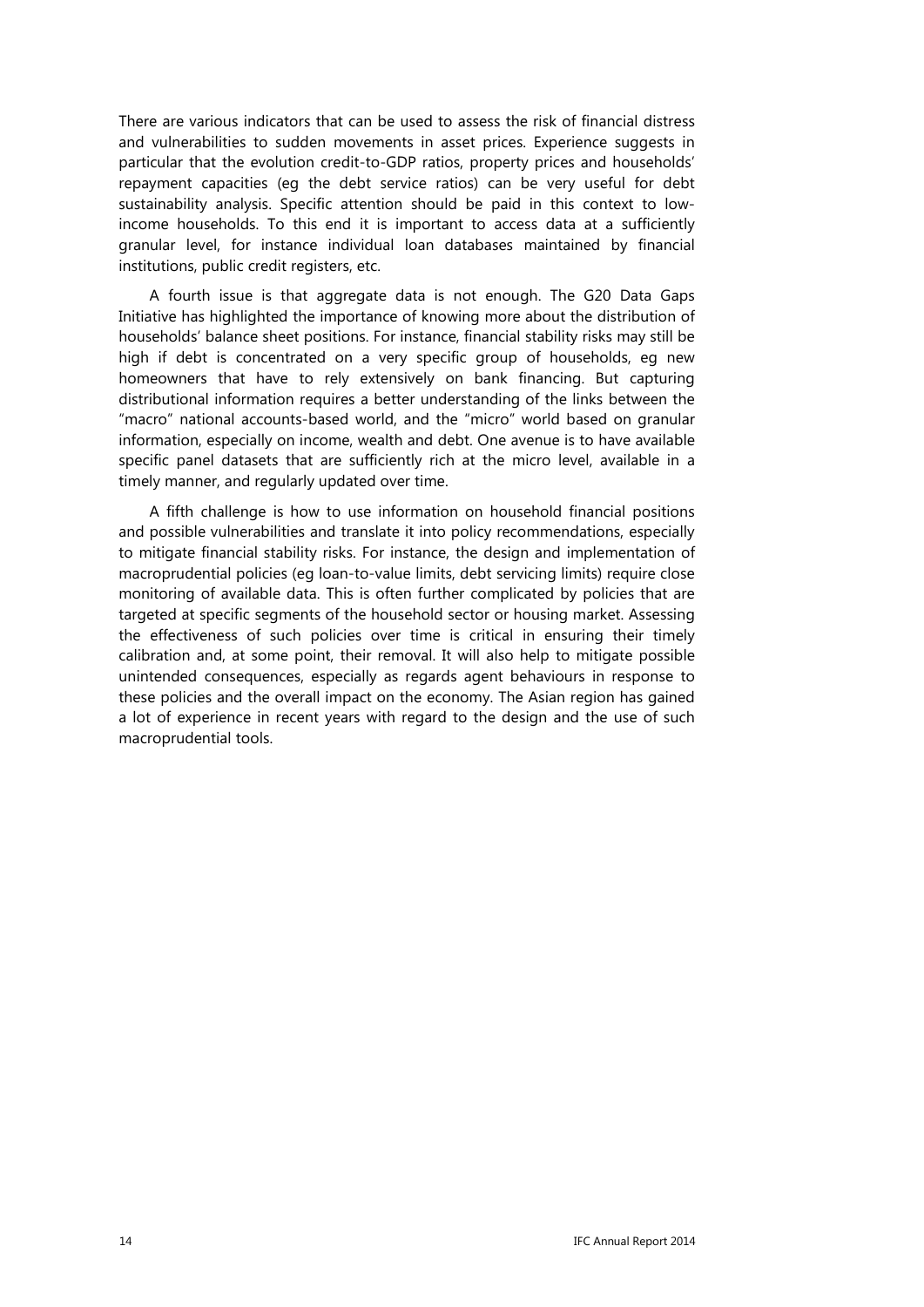# <span id="page-18-0"></span>Annex 6 Data issues related to financial inclusion – a potential roadmap

Financial inclusion is a fundamental issue for governments and policymakers around the world. It is estimated that at the beginning of the 2000s, half of world's adult population did not have an account at a formal financial institution – this proportion was as high as 75% for the poorest people.

The central bank community has a clear interest in tackling this situation. Greater financial inclusion is essential for sustained economic welfare and for reducing poverty. It will also support economic, monetary and financial stability, by making saving and investment decisions more efficient, enhancing the effectiveness of monetary policy instruments, developing and strengthening the financial sector, and facilitating monitoring of the economic system. In turn, economic stability allows for a well-functioning financial system that can support financial inclusion.

If financial inclusion is a key policy area, why are data an important issue? A starting point is that it is essential to rely on well-founded data frameworks when developing financial services for the poor, in both formal and informal markets. Good data are a precondition for good financial inclusion policies. They ensure that financial inclusion is properly assessed and that policies aimed at developing it are adequately implemented, monitored, and adjusted as required. Good statistics can also help to strike a fine balance between encouraging innovation and growth of financial services on the one hand, and ensuring that financial stability is preserved on the other hand.

The Irving Fisher Committee is a BIS-hosted forum to discuss data issues of interest to central banks. Its expertise can be mobilised to support the development of international standards for measuring financial inclusion, assessing the implementation of such standards and addressing the related methodological challenges. The IFC has already been pro-active in bringing together economists and statisticians from central banks to discuss data and measurement issues related to financial inclusion. In 2012 it co-sponsored with the Central Bank of Malaysia an international meeting on financial inclusion indicators.

Based on this experience, there are four main areas (the "roadmap") that address data issues related to financial inclusion.

### 1. Methodological concepts (how to look at financial inclusion?)

There is currently no standard definition of financial inclusion. In a narrow sense, it refers to the delivery of accessible, affordable, appropriate and cost-effective financial products and services to households. This definition can be extended to include enterprises, especially smaller ones. In its broadest form, financial inclusion can also encompass the qualitative aspects of financial inclusiveness such as financial literacy and consumer protection. Contrary to more conventional forms of financial intermediation, one needs to consider formal as well as informal networks when thinking about financial inclusion. This adds to the complexity of the concept.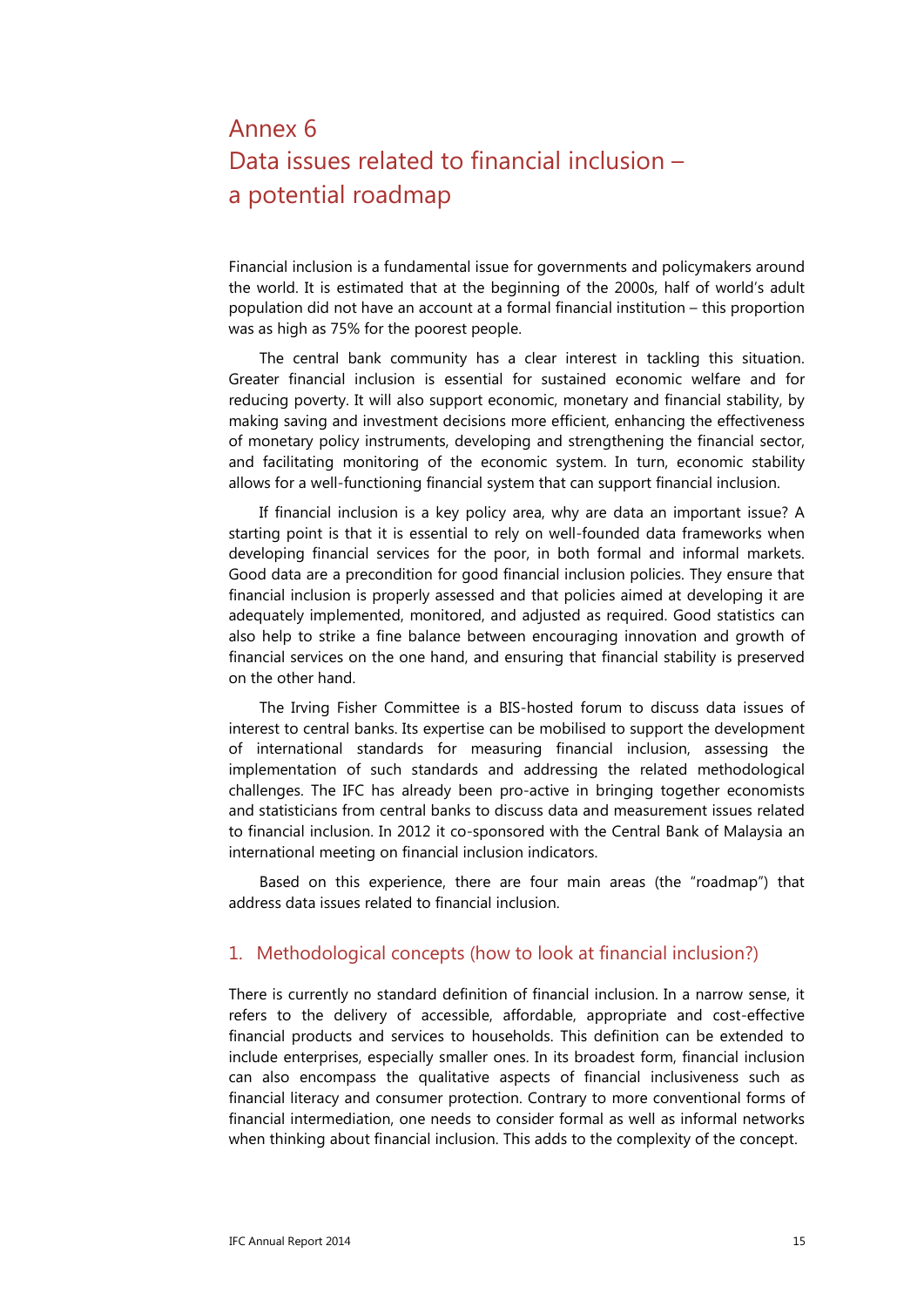The lack of a uniform definition suggests that a preliminary step in thinking about data issues related to financial inclusion is to conduct a stock-taking exercise of the various methodologies applied for defining it. As a committee of central banks, the IFC is ideally placed to organise a survey of national experiences and to help to identify what a common approach could be, based on best or commonlyshared practices.

### 2. Statistical data framework (defining the scope of financial inclusion data exercises)

Policymakers in general and central banks in particular need to base their actions on sound data. This is particularly the case in the area of financial inclusion. The experience of the IFC is that a key ingredient for having good data is the development of internationally comparable indicators that allow for benchmarking among countries.

This does not imply that national data collection should be unified – experience suggests that this can be a very lengthy and complex process, and in any case there are important country specificities. But it does call for the establishment of a common indicative framework for dealing with data to measure financial inclusion. Such a framework would be helpful for: (i) comparing national situations; (ii) fostering the development of well-calibrated composite indicators; (iii) addressing methodological issues when using these indicators for policy development purposes; and (iv) assessing the performance of financial inclusion policies.

### 3. Statistical data collection (what are the indicators of interest, and how to collect them?)

It is widely recognised that there is a need for a basic set of data that includes indicators of financial access and usage of financial products and services. Statistics on, for example, the spread of bank networks and ATMs, the number of deposit and loan accounts, the contribution of migrant remittances as a source of capital for development, deposit/GDP and credit/GDP ratios fall in this category. Such data already exist in some form, at least partially, and it would perhaps be useful to document their availability, both in domestic and international databases.

A secondary set could include more elaborated data, in areas like payments and remittances, credit information, financial capability and consumer protection. Here there may be a need for more consultation work to define the precise indicators that should be considered. Furthermore, by virtue of their qualitative nature, some of the more elaborate indicators are less widely available than those of the basic set, and would require more work on exploring data sources. Capturing the contribution of (formal and informal) non-bank entities to financial inclusion may be especially challenging.

For all these indicators, it would also be important to draw on the various initiatives – especially those undertaken under the aegis of international financial institutions – that provide guidance on the collection of financial inclusion data.